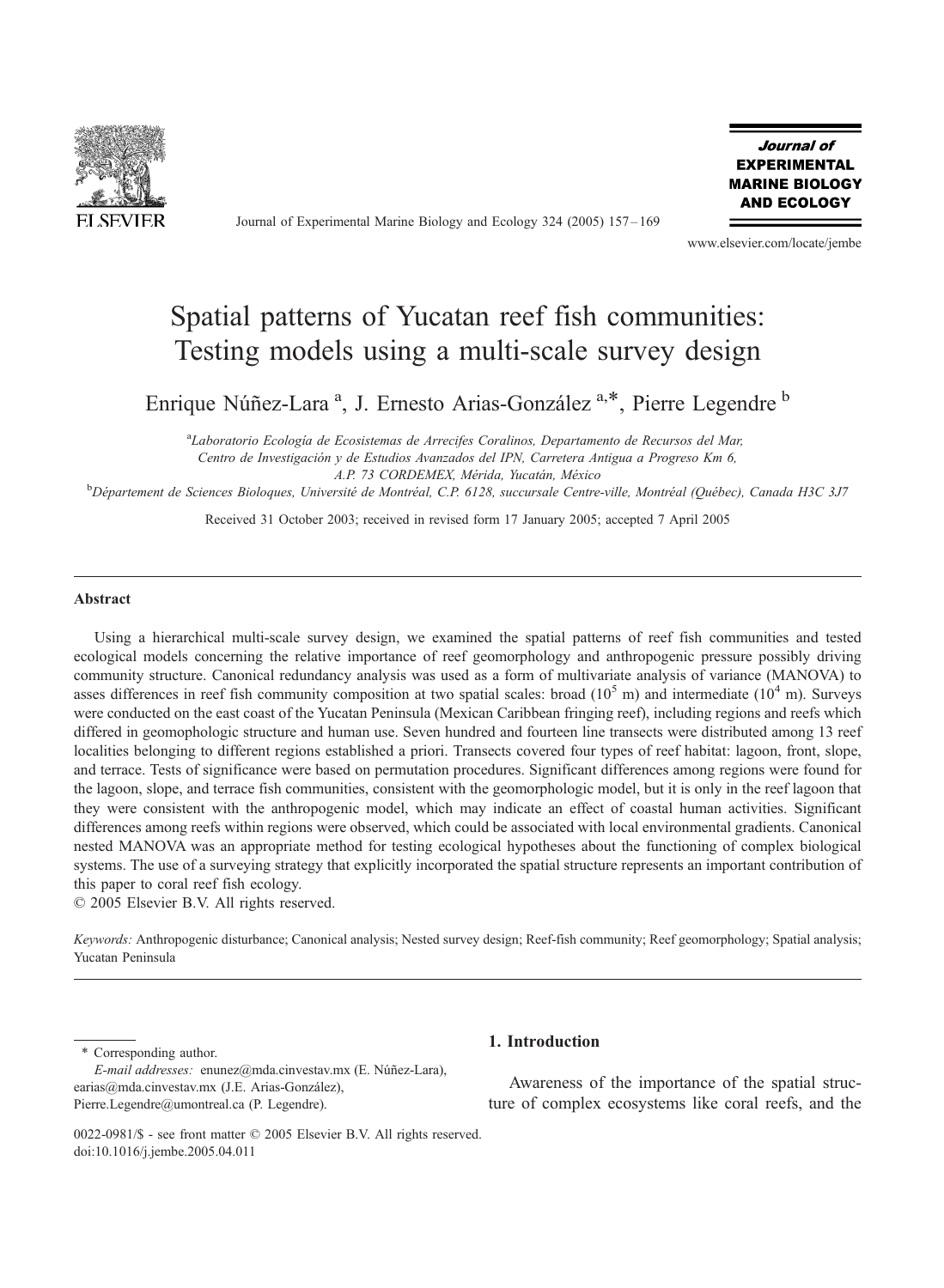communities which inhabit them, is growing. Ecologist know that the spatial organization of the elements of an ecosystem is important for functioning ([Legendre, 1993\)](#page-12-0), although it is rarely integrated in the survey methodology and analysis of the results. This is an important reason why many ecological surveys across space do not lead to clear conclusions. Fortunately, the state of knowledge, research procedures, statistical methods, and technology now make it possible to understand spatially-structured data.

# 1.1. Theoretical framework

According to hierarchy theory, complex stable systems are often hierarchical ([Allen and Starr, 1982\)](#page-11-0). Physical forces acting at broad spatial scale can generate identifiable structures at finer scales. Taking this theory into account, we can picture the reef environment as being structured by broad-scale physical mechanisms, like geomorphology or current dynamics, generating broad and relatively homogeneous zones; inside these, finer-scale biotic processes dominate in spatially structuring the environment ([Legendre, 1993\)](#page-12-0). Understanding how information is transferred across scales is a fundamental problem in ecology ([Levin, 1992\)](#page-12-0). The patterns and processes we discover will depend strictly on the extent at which we examine the system ([Sale, 1998\)](#page-12-0).

Some studies have analysed spatial variation of reef fish community structure over broad extents or across a variety of extents ([Fowler et al., 1992; Adjeroud et al.,](#page-11-0) 1998; Eagle et al., 2001; Gust et al., 2001; Bellwood et al., 2002). Many others have analysed particular processes of reef fishes on small areas like coral heads and patch reefs (e.g. [Clarke, 1988; Doherty and Fowler,](#page-11-0) 1994; Sale et al., 1994). According to [Ault and Johnson](#page-11-0) (1998), assemblages of species inhabiting small, isolated patch reefs represent a special case in the general ecology and spatial dynamics of reef fishes.

Spatial patterns may results from deterministic processes, or from processes inherent to the community causing spatial autocorrelation, or both ([Legendre et](#page-12-0) al., 2002). Field observations often present a combination of spatial dependence on environmental factors, which provides for the broad-scale spatial structures, and spatial autocorrelation, which produce the finerscale structures. Although different ecological processes are capable of generating similar patterns, the quantification of spatial patterns may provide clues as to the identity of these processes ([Borcard and Legendre,](#page-11-0) 1994; Leihold and Gurevitch, 2002).

Testing ecological hypotheses on reef fish communities has been an objective of scientists for many years: "Scientifically, the understanding of the relationships of reef fishes to each other and to their environment has grown by leaps, and the reef fish system promises to become a standard system for testing ideas in ecology" ([Ehrlich, 1975](#page-11-0) in [Sale,](#page-12-0) 1991). Different theories and models have been proposed to explain ecological structures of reef fish communities, primarily focused on processes such as recruitment ([Doherty, 1991\)](#page-11-0) and predation ([Hixon,](#page-12-0) 1991), and the effect of habitat structure ([Jones and](#page-12-0) Syms, 1998; Syms and Jones, 2000). Scientists now generally agree that many different factors and processes are important in governing reef fish communities ([Waltho and Kolasa, 1996; Caley et al., 1996\)](#page-12-0). Some of these factors are more important in the early life stages of fishes (from larval to pre-settlement) and are often operating at broad scale; others are acting during subsequent life stages (from settlement to adult) and are operating at smaller scale ([Casselle](#page-11-0) and Warner, 1996; Doherty, 2002; Lecchini and Galzin, 2003).

Several natural factors, geomophologic, historical, ecological, and biological have been hypothesized to explain the spatial variation in reef fish community structure ([Harmelin-Vivien, 1989\)](#page-12-0). Alternatively, positive anthropogenic effects, like human interventions to protect coral reef fauna by the creation of marine reserves, or negative, through habitat disturbance by activities like fishing and tourism, have been suggested as causes of spatial variation on fish species assemblages ([Russ, 2002\)](#page-12-0). Human activities could have a direct effect on fish species by removal of individuals, or indirect effects resulting from damage to the coral reef habitat ([Russ, 1991\)](#page-12-0). New ideas have led ecologists to pay attention to spatial scaling; one of them is the role of disturbances as modifiers of community patterns and dynamics ([Schneider, 1994\)](#page-12-0).

## 1.2. Explanatory models

At the onset of this study, two complementary explanatory models were considered to describe the distribution patterns found in the species composition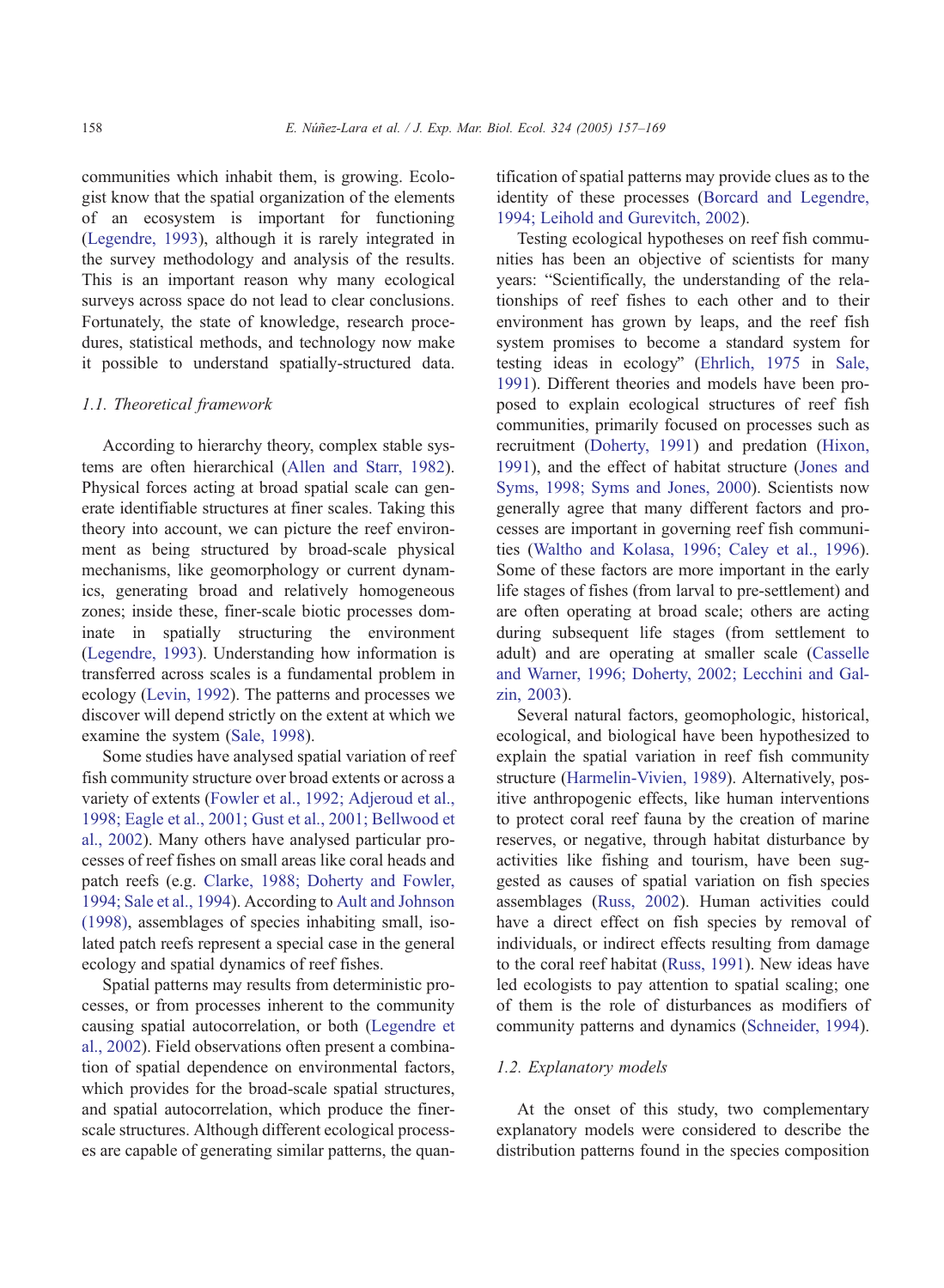and abundance of reef fish over a range of spatial scales. A natural differentiation of Yucatan reefs in the Mexican Caribbean Sea due to geomorphologic configuration provided an excellent opportunity for testing hypotheses concerning the relative importance of this factor on fish community composition. There also exists a clear division of the Caribbean coastal zone in terms of use by humans; we took advantage of it to compare the influences of tourism, fishing, and protection policies.

The first model states that the geomorphologic structural characteristics of the reefs (past history) are responsible for the spatial variation observed among reefs. Structural physical forces  $(-10^2$  to  $-10<sup>3</sup>$  years) generated a recognizable spatial organization of the reef, which has been a determinant of the establishment and persistence of fish species. This model results in patterns of distribution of fish species detectable at fine to broad scales. The second model suggests that anthropogenic effects determine the spatial patterns found in reef fish communities. Human activities on coral reefs and adjacent coastal zones (present events:  $-10$ 's years) can directly affect fish species and modify the reef habitat. These effects can be better detected through the variation observed in fish community composition at broad scale, through the comparison of regions subjected to different types of human influence.

The objective of this study was to find support for the following multiple-cause model: (i) differences in physical structural characteristics (reef geomorphology) significantly contribute to explaining the spatial variation of reef fish community structure; and/or, (ii) anthropogenic effects explain this variation. A latitude gradient along the study area alone could modify the patterns generated by the proposed models. Differences in fish species composition and abundances as a function of latitude have been identified ([Harmelin-Vivien, 2002; Bouchon-Navaro et al.,](#page-12-0) 2005). The precise questions that we attempted to answer were the following: (1) Are the spatial patterns detected in reef fish community composition a consequence of variation in geomorphologic structure? (2) Are those patterns a consequence of anthropogenic disturbances? (3) What other factors and processes may be responsible for the spatial patterns detected? And (4) at which scale(s) do these factors and processes operate?

# 2. Methods

# 2.1. Study area and survey design

The Mexican Caribbean fringing reef system is located along the eastern coast of the Yucatan Peninsula, running close and parallel to the coast for about 400 km, from  $18^{\circ}00'$  to  $21^{\circ}00'$  ([Fig. 1\)](#page-3-0). Reefs are distributed in a semi-continuous barrier along the coast, with intermediate flat karstified floor between reef formations. From the central area towards the Belize border, reef structures show what is commonly called a "spur and groove" system. According to geomorphologic criteria ([Weidie, 1985\)](#page-12-0), the reef presents three major zones in profile from the littoral to the open seawater: a reef lagoon (back reef), a crest, and a reef front (fore reef): these main zones can be subdivided into sub-zones (Gutiérrez-Carbonell et al., 1993). Núñez-Lara and Arias-González (1998) classified the reef fish communities of the southern Mexican Caribbean Sea into three main habitats: lagoon (l), front (f), and slope (s); we sampled these three types of habitat and added a fourth habitat, the reef terrace (t) at 20–25 m depth ([Fig. 1d](#page-3-0)). In the central section of the Caribbean coast is found the Sian Ka'an Biosphere Reserve ( $20^{\circ}06'$  to  $19^{\circ}05'$ N), a protected area of 528,000 ha of coastal ecosystem, including two bays ([Fig. 1b](#page-3-0)), as well as 37,000 ha consisting mostly of reefs, which were added to the Reserve 12 years after it was created by Presidential decree in 1986.

Based on previous descriptive works ([Milliman,](#page-12-0) 1973; Gutiérrez-Carbonell et al., 1993; Arias-González, 1998; Núñez-Lara and Arias-González, 1998) and our knowledge of its structural characteristics, the study area was divided into four regions ([Fig. 1c](#page-3-0)). (1) Northern region (NT): from Punta Nizuc to Punta Maroma  $(21^{\circ}01'-20^{\circ}42'N)$ ; sites N, P, R. Reef formations are not continuous along the coast; they are often separated by extents of calcareous floor and sandy substratum. The architectural structures are neither extensive nor high above the sea floor; they drop off after reaching the 6–8 m depth. (2) North Sian Ka'an (NS): from Boca Paila to Punta Allen  $(20^{\circ}06'-19^{\circ}49'N)$ ; sites B, Y, A. Spur and groove reef structures are typical. Coral structures show very high development in terms of extent and height. Spurs may reach more than 50 m in width and 10 m in height. The substratum is highly complex,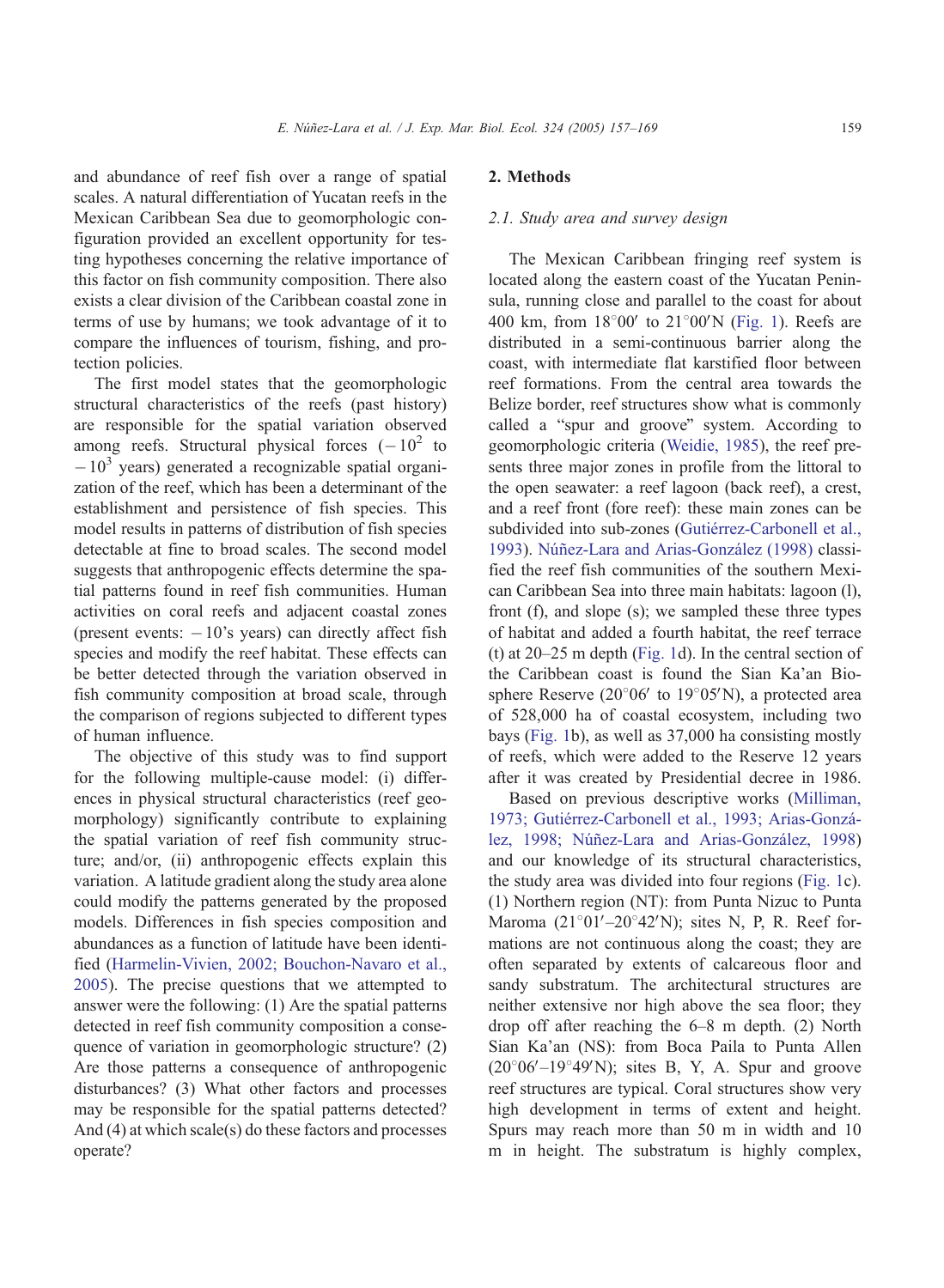<span id="page-3-0"></span>

Fig. 1. Study area. (a) Yucatan Penisula. (b) Mexican Carribean coast, with three regions representing the types of human uses: tourism (TR), reserve (RE) and fishing (FI). Thirteen reef sites along the coast were selected for the survey: Punta Nizuc (N), Puerto Morelos (P), Punta Maroma (R), Akumal (K), Boca Paila (B), Yuyum-Xamach (Y), Punta Allen (A), Punta Herrero (H), Tampalam (T), El Placer (E), Mahahual (M), Xahuayxol (C) and Xcalak (X). (c) Suggested division of the Mexican Carribean reefs according to geomorphology: Northern region (NT), North Sian Ka'an (NS), South Sian Ka'an (SS) and Southern region (ST). Typical habitats of reef geomorphology in the fringing reef system are illustrated: lagoon (l), crest (c), front (f), slope (s) and terrace (t). Depths in metres.

especially from the reef crest to the reef slope. Various characteristics distinguish this region from the other three: its submerged crest, its proximity to a bay and coastal lagoons, and the open reef lagoon to the sea. The lagoon is in general deeper having a greater coverage of seagrass, coral and algal patches (Arias-González, 1998). (3) South Sian Ka'an (SS): from Punta Herrero to El Placer  $(19^{\circ}18' - 18^{\circ}55'N)$ ; sites H, T, E. Although the El Placer reef (site E) is located outside the Sian Ka'an Reserve, it presents similar geomorphology to the other two. For comparative reasons and to insure the balance of the design, it was included in this region. Although the reef formation consists of spurs and grooves, it is uncharacteristic. Spur elevation is less than 4 m and the grooves do not ever run in perpendicular direction to the coast, as is typical of grooves. The reef lagoon is similar to the Northern and Southern regions. It is very shallow and includes reef patches and seagrass beds. (4) Southern region (ST); from Mahahual to Xcalak ( $18^{\circ}41'$ – $18^{\circ}17'N$ ); sites M, C, X. The reef formations are typical spurs and grooves. Spurs can reach a large extent and height. The reef structures are almost continuous in the north–south direction. Reefs include substratum with a complex architecture.

In terms of uses by humans, the east coast of the Yucatan Peninsula can be divided into three regions (Fig. 1b). (1) Tourism region (TR)  $(20^{\circ} 25' - 21^{\circ} 01'N)$ ; sites N, P, R, K. The reefs surveyed are in the touristy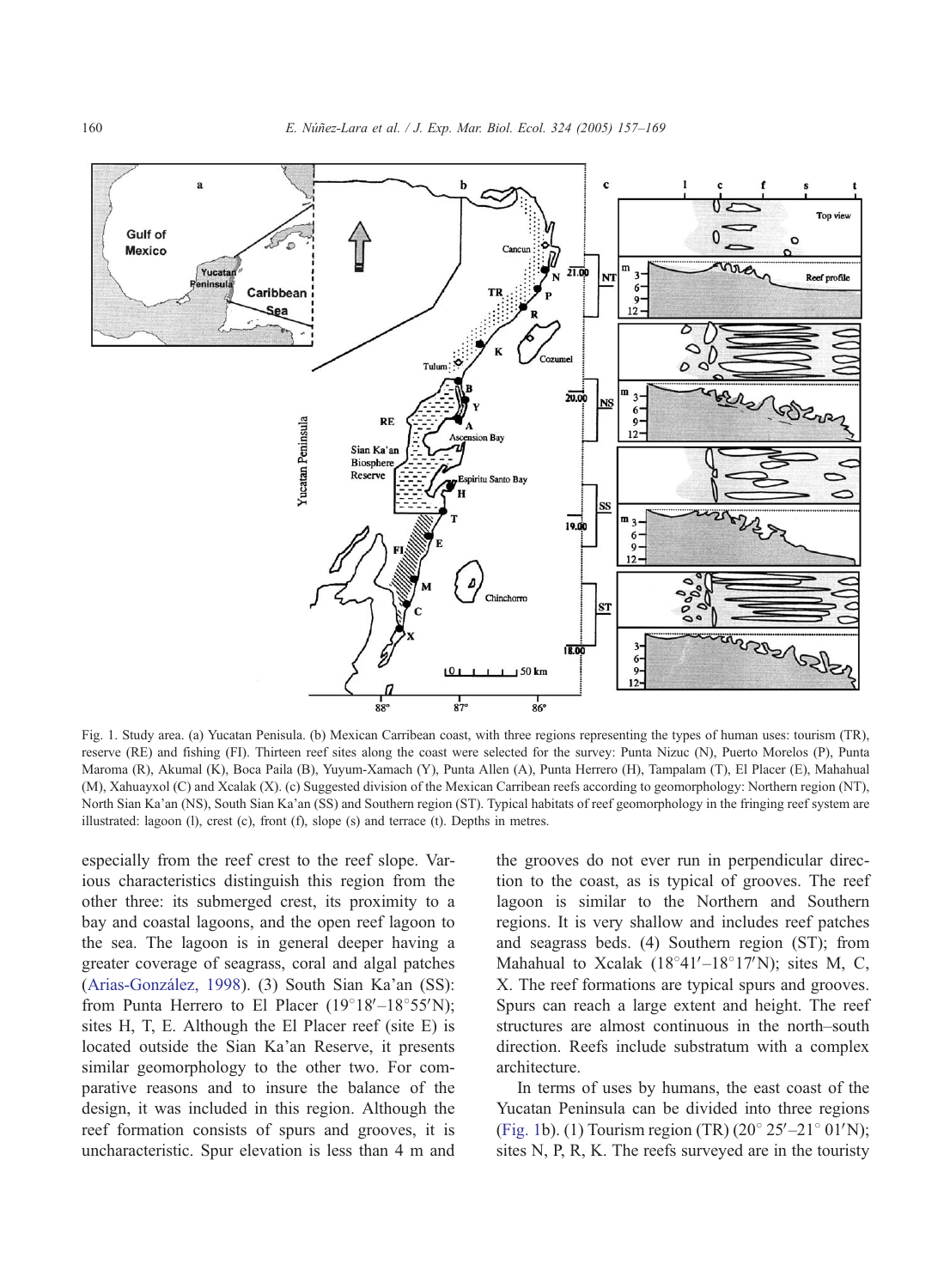<span id="page-4-0"></span>Cancun-Tulum corridor. The coastal zone in this section is almost exclusively used for tourist activities and related infrastructures. Many urban settlements are present in the area. (2) Reserve region (RE)  $(19^{\circ}20^{\prime}-20^{\circ}06^{\prime}N)$ ; sites B, Y, A, H. The reefs surveyed are included in the Sian Ka'an Biosphere Reserve, and are more than 40 km from the focal human population centres. Fishing practices are restricted and can be considered at low intensity; there were, however, no detailed fishing reports before the Reserve was created. Punta Allen (A) and Punta Herrero (H) are small fishing communities  $( $300$  inhabitants) ded$ icated mainly to spiny lobster and artisanal fishing. (3) Fishing region (FI)  $(18^{\circ}17' - 18^{\circ}55'N)$ ; sites E, M, C, X. From the southern limit of the Sian Ka'an Biosphere Reserve to the Belize Border. Conch and lobster are the preferred fishing catches. Some fish families (Lutjanidae, Serranidae, Haemulidae, Sphyraenidae) are also seasonally exploited. Fishing is not selective; the use of nets, lines, and traps is not formally regulated.

In the present study, surveys were hierarchically organized at four spatial scales in order to estimate the spatial variation in fish community composition. The survey units (transects) were distributed across the four types of habitat (l, f, s, t). Surveying took place at the 13 reef sites shown in [Fig. 1b](#page-3-0), which have been selected to characterize different degrees of geomorphologic development and types of use by humans, as described in the previous paragraphs ([Figs. 1 and 2\)](#page-3-0).



Fig. 2. Survey design. Two different schematic arrangements are presented corresponding to the two explanatory models: (a) geomorphologic and (b) anthropogenic. Codes as in [Fig. 1.](#page-3-0)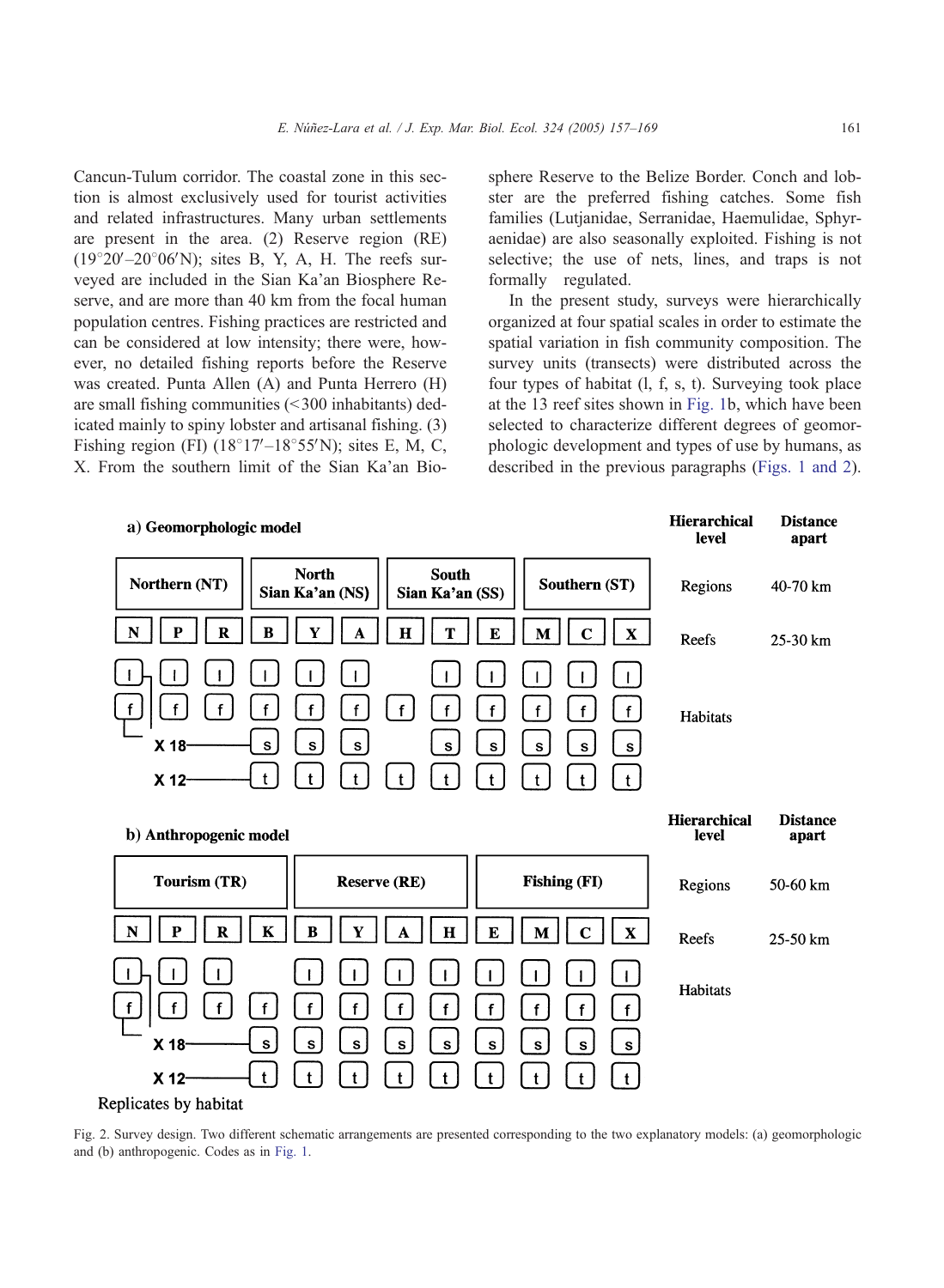Field observations under the hierarchical model are viewed as the result of the nested contributions of various levels corresponding to the spatial organization of the community components ([Dutilleul, 1993;](#page-11-0) Bellehumeur and Legendre, 1998). Since some reefs could be atypical of the region into which they are included, we sampled more than two reefs per region, as recommended by [Sale \(1998\).](#page-12-0) Reefs were nested into a priori established regions; there were three reefs per region for the geomorphologic model and four for the anthropogenic one ([Fig. 2\)](#page-4-0).

## 2.2. Data collection

Using the differences between regions and the characteristics of the reef biota, our survey was structured as a mensurative experiment (sensu [Hurl](#page-12-0)bert, 1984). Eighteen replicate transects, 50 m long by 2 m wide, were set parallel to the coast in each of the first three types of habitat: reef lagoon  $(1-3 \text{ m})$ depth), reef front (6–8 m depth) and reef slope (11– 14 m). Twelve transects were used on the reef terrace (20–25 m) ([Fig. 2a](#page-4-0),b). The distance between transects was approximately 50 m and the distance between adjacent habitats was variable: 100–200 m. A plastic tape was placed as visual reference along the full length of each transect. GPS positions were taken at every four or six transects. Depth was noted at each transect. Surveys were conducted between June 1999 and September 2000, and only during the summer rainy season to control for seasonal variability. In order to reduce variability between years, the survey focused on two habitats per year: the reef lagoon and slope in 1999, and the reef front and terrace in 2000. Underwater visual census was used to identify the fish species. All censuses were conducted between 09:00 and 17:00 h by the same person (the senior author). Fish crossing the transect line were included in the visual census, underestimating in a constant manner the nocturnal species and the species with cryptic behaviour.

## 2.3. Numerical analyses

In order to avoid violations of the assumptions of classical statistics, we used a non-standard method to test for differences in relative community composition of reef fishes. Since ANOVA is an expression of the

general linear model, we carried out multivariate analysis of variance (MANOVA) by canonical analysis. Parametric MANOVA, the method that should logically have been used for analysis, requires multivariate normality and homogeneity of the covariance matrices; these are stringent assumptions, which were unlikely to be met by our data. Tests of the factors in the nested design were carried through the use of the Nes-anova computer program ([Legendre,](#page-12-0) 2002). The analyses were based upon transformed species abundances and statistical significance was assessed using permutation tests, which do not rely on distributional assumptions.

Our survey was structured in such a way that the factor reef was hierarchically nested in the factor region. The main factor, region, was fixed, while the nested factor, reef, was random. The underwater transects were the replicates. The relative community composition data (Hellinger-transformed species abundances) were analysed for each habitat separately. Fish community sub-tables were also prepared to test for differences between pairs of regions (a posteriori pairwise comparisons).

Nested MANOVA involved the following steps: (1) Hellinger transformation of the fish species abundance data, as implemented in the NES\_ANOVA program; [Legendre and Gallagher \(2001\)](#page-12-0) have shown that this transformation makes species abundance data amenable to analyses like RDA or PCA. (2) The construction of matrices X containing dummy variables corresponding to the factors to be included in the analysis, i.e., matrix  $X_1$  for the main factor region and  $X_2$  for the nested factor reef, and (3) a permutation tests of the factors included in the analysis by canonical RDA. Two permutation methods were used in the Nes\_anova program: (a) permutation of the raw data to test the significance of the main factor and (b) permutation of residuals ([Freedman and Lane, 1983\)](#page-11-0) to test the significance of the nested factor. [Legendre \(2002\)](#page-12-0) reports the results of numerical simulations showing that unrestricted permutations produce valid tests in Nes\_anova, except under the most extreme error conditions (cubed exponential random deviates).

We tested the relationship of the relative reef fish community composition to latitude using multivariate linear regression ([Finn, 1974\)](#page-11-0). The analyses were performed using the DISTLM computer program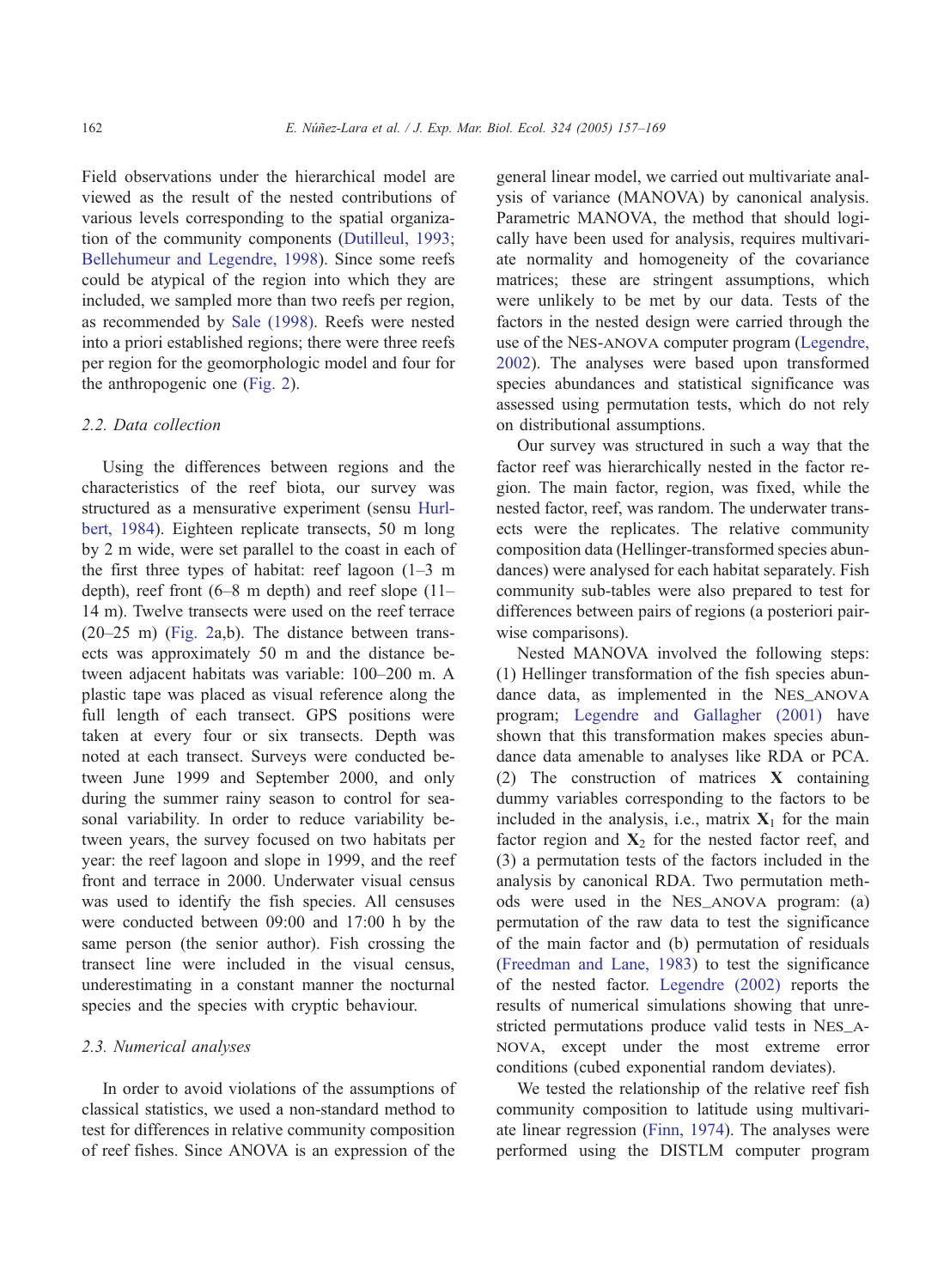<span id="page-6-0"></span>([Anderson, 2002\)](#page-11-0) based on Hellinger distances of the fish abundance data. Tests of significance involved 999 permutations of the raw data. Since latitude can be influenced by the fish-habitat association ([Ste](#page-12-0)vens, 1989), separate analyses were computed for the different habitats. Total species richness and total fish density were related to latitude by simple linear regression.

When the geomophologic and anthropogenic models both significantly explained the variation in fish communities, data were reorganized to quantify the relative importance of each model in the presence of the other. Hypothesis  $H_{0a}$  was: given the effect of geomorphology, there is no significant variation in reef fish community composition among regions subjected to differential human uses.  $H<sub>0b</sub>$  was: given the anthropogenic effect, there is no significant variation in community composition among regions due to geomorphology. In the Canoco program ([ter Braak](#page-12-0) and Smilauer, 1998), the partial effect of geomorphology can be tested by partial redundancy analysis ([Borcard et al., 1992\)](#page-11-0) by treating each region of the anthropogenic model as a block described by a

dummy variable in the matrix of covariables; conversely, the partial anthropogenic effect can be tested by partial RDA controlling for the effect of the geomorphologic regions, by using the geomorphologic regions as a permutational block.

# 3. Results

#### 3.1. Reef fish community composition

Fish communities of the Yucatan Peninsula contained many rare species, but were generally dominated in terms of abundance by families typical of the Caribbean reefs: Labridae, Scaridae, Pomacentridae and Acanthuridae. We found a mean of 14 species and 50 individuals per surveyed transect. Over the 714 transects, 183 reef fish species were identified. The mean number of species was higher in the southern (ST) region of the geomorphologic model and in the fishing (FI) region of the anthropogenic model. The mean density did not vary markedly among regions. The highest values were observed in the southern (ST)

Table 1

|  |  |  |  |  |  |  |  |  | Mean species richness and mean density $(\pm$ standard error) of reef fish communities in the eastern Yucatan Peninsula |  |  |  |  |
|--|--|--|--|--|--|--|--|--|-------------------------------------------------------------------------------------------------------------------------|--|--|--|--|
|--|--|--|--|--|--|--|--|--|-------------------------------------------------------------------------------------------------------------------------|--|--|--|--|

|                               |               | отсан species richness and mean density ( $\pm$ standard crivi) or reci rish communities in the castem Tucatan I cumsula |                  |            |            |              |             |
|-------------------------------|---------------|--------------------------------------------------------------------------------------------------------------------------|------------------|------------|------------|--------------|-------------|
| Region                        | Northern      | North Sian Ka'an                                                                                                         | South Sian Ka'an | Southern   | Tourism    | Reserve      | Fishing     |
| Richness<br>(Spp/transect)    | 10.8(5.09)    | 14.0(7.49)                                                                                                               | 12.5(5.98)       | 15.3(7.99) | 11.5(4.97) | 13.6(6.97)   | 15.0(7.66)  |
| Density (Ind/m <sup>2</sup> ) | 0.45(0.33)    | 0.49(0.35)                                                                                                               | 0.46(0.48)       | 0.54(0.39) | 0.45(0.31) | 0.49(0.43)   | 0.53(0.39)  |
| Transects                     | 118           | 198                                                                                                                      | 162              | 198        | 166        | 228          | 264         |
| Reef                          | Punta Nizuc   | Puerto Morelos                                                                                                           | Punta Maroma     | Akumal     | Boca Paila | Yuyum-Xamach | Punta Allen |
| Richness<br>(Spp/transect)    | 11.4(4.08)    | 6.97(3.71)                                                                                                               | 14.1(4.64)       | 13.5(4.13) | 13.9(7.34) | 15.3(7.34)   | 12.9(7.62)  |
| Density (Ind/m <sup>2</sup> ) | 0.54(0.34)    | 0.27(0.20)                                                                                                               | 0.52(0.36)       | 0.45(0.26) | 0.55(0.41) | 0.55(0.32)   | 0.39(0.30)  |
| Transects                     | 36            | 36                                                                                                                       | 36               | 48         | 66         | 66           | 66          |
|                               | Punta Herrero | Tampalam                                                                                                                 | El Placer        | Mahahual   | Xahuayxol  | Xcalak       |             |
|                               | 11.2(2.57)    | 12.2(6.52)                                                                                                               | 14.0(6.47)       | 15.4(8.27) | 16.3(7.25) | 14.1(8.26)   |             |
|                               | 0.35(0.14)    | 0.49(0.64)                                                                                                               | 0.54(0.37)       | 0.58(0.45) | 0.52(0.33) | 0.51(0.39)   |             |
|                               | 30            | 66                                                                                                                       | 66               | 66         | 66         | 66           |             |
| Habitat                       | Lagoon        | Front                                                                                                                    | Slope            | Terrace    |            |              |             |
| Richness<br>(Spp/transect)    | 7.29(5.53)    | 13.4(5.05)                                                                                                               | 19.3(5.34)       | 16.5(5.64) |            |              |             |
| Density (Ind/m <sup>2</sup> ) | 0.27(0.29)    | 0.48(0.40)                                                                                                               | 0.65(0.31)       | 0.67(0.42) |            |              |             |
| Transects                     | 198           | 234                                                                                                                      | 162              | 120        |            |              |             |

The number of transects varied according to the number of habitats surveyed within each reef and the number of replicates surveyed per habitat [\(Fig. 2](#page-4-0)).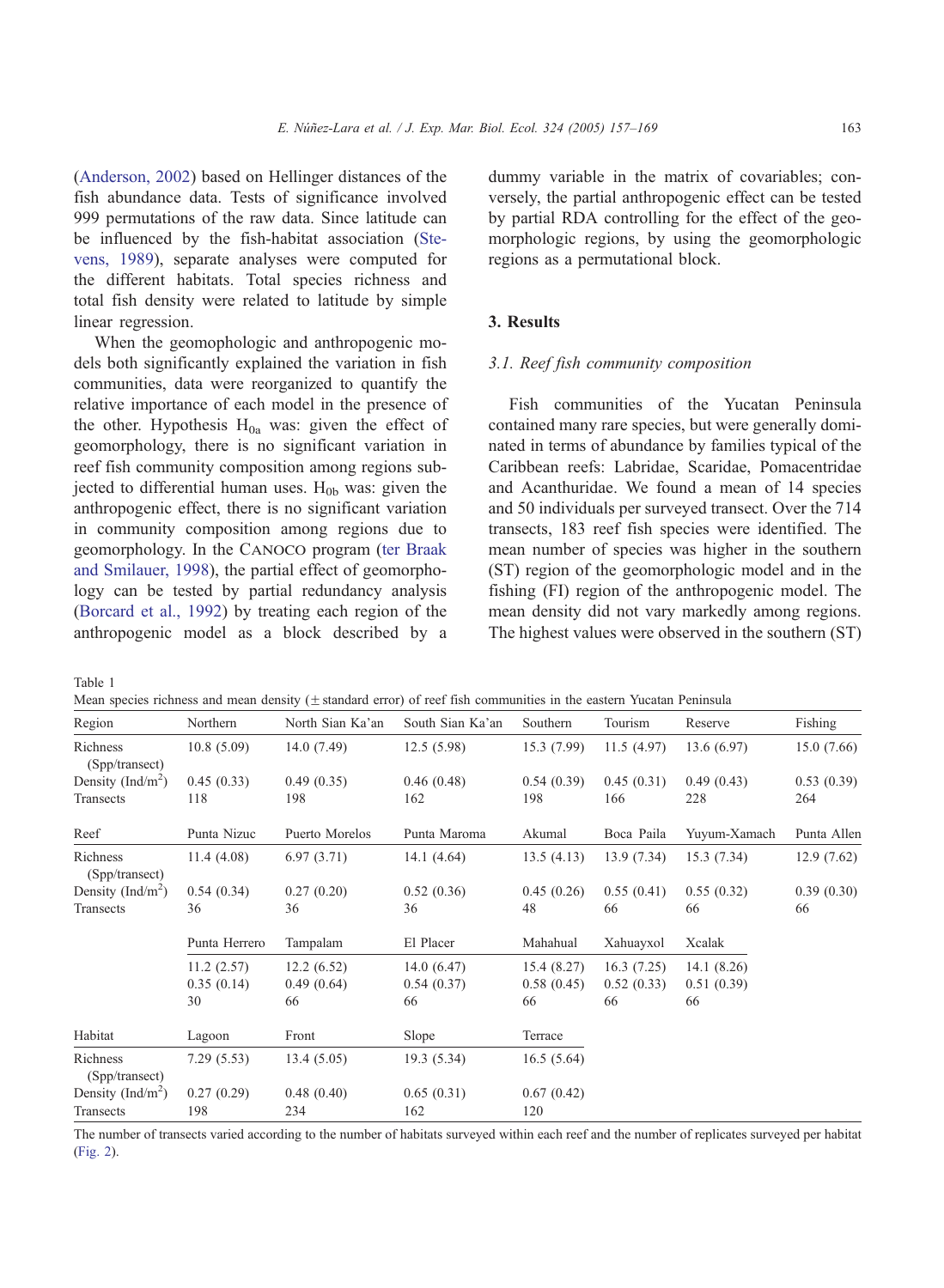<span id="page-7-0"></span>Table 2

Nested MANOVA for reef-fish communities in the reef lagoon habitat

| Source of variation            | F    | $\boldsymbol{p}$ |
|--------------------------------|------|------------------|
| (A) Geomorphologic model       |      |                  |
| Among regions (NT, NS, SS, ST) | 1.87 | $0.005**$        |
| Among reefs                    | 1.79 | $0.002**$        |
| Among regions (NT, NS)         | 1.41 | 0.186            |
| Among reefs                    | 1.99 | $0.003**$        |
| Among regions (NT, SS)         | 1.95 | $0.025*$         |
| Among reefs                    | 2.21 | $0.002**$        |
| Among regions (NT, ST)         | 1.17 | 0.282            |
| Among reefs                    | 2.22 | $0.001***$       |
| Among regions (NS, SS)         | 2.06 | $0.026*$         |
| Among reefs                    | 1.45 | $0.052*$         |
| Among regions (NS, ST)         | 1.93 | $0.042**$        |
| Among reefs                    | 1.57 | $0.025*$         |
| Among regions (SS, ST)         | 2.94 | $0.004**$        |
| Among reefs                    | 1.76 | $0.006**$        |
| (B) Anthropogenic model        |      |                  |
| Among regions (TR, RE, FI)     | 1.84 | $0.003**$        |
| Among reefs                    | 1.81 | $0.001***$       |
| Among regions (TR, RE)         | 1.85 | $0.027*$         |
| Among reefs                    | 2.02 | $0.001***$       |
| Among regions (TR, FI)         | 2.00 | $0.015*$         |
| Among reefs                    | 1.89 | $0.002**$        |
| Among regions (RE, FI)         | 1.65 | $0.056*$         |
| Among reefs                    | 1.55 | $0.003**$        |

The test for: (A) geomorphologic and (B) anthropogenic model included all regions, followed by all possible combinations of pairs of regions (a posteriori contrasts). For codes see [Fig. 1.](#page-3-0) All tests involved 999 random permutations.

and fishing (FI) regions, whereas the lowest were found in the northern (NT) and tourist (TR) regions ([Table 1\)](#page-6-0).

#### 3.2. Spatial variability

The results of the nested multivariate analysis of variance revealed that relative reef-fish community composition data from the lagoon habitat varied significantly among regions and among reefs within regions. These differences were consistent under the two explanatory models (Table 2). Under the geomorphologic model (Table 2A), significant variation was observed among regions. The strongest pair-wise differences ( $p \le 0.01$ ) were detected between the north Sian Ka'an (SS) and the southern regions (ST) and between the south Sian Ka'an (NS) and the southern regions (ST). Significant variation was also revealed under the anthropogenic model among the tourist (TR), reserve (RE), and fishing (FI) regions (Table 2B). Further tests contrasting the effects of the geomorphologic and anthropogenic models by partial canonical analysis revealed that, although both models were highly significant ( $p < 0.005$ ), the geomorphologic model explained slightly more of the variation in the reef lagoon communities that the anthropogenic model (Fig. 3). Fraction  $[a]$  in the diagram corresponds to the proportion of variation explained exclusively by the anthropogenic model when controlling for the effect of the geomorphologic model. The proportion explained by the geomorphologic model when controlling for the effect of the anthropogenic model is fraction  $[c]$  and the variation of the community structure explained by both models taken together is  $[a+b+c]$ . Fraction [d], which is 92.8%, corresponds to the variation of the reef lagoon fish communities unexplained by the two models.

The relative community composition on the reef front differed only among reefs within regions, not at



Fig. 3. Partitioning of the variation in reef fish community composition between the anthropogenic  $[a + b]$  and geomorphologic  $[b + c]$  models. Fraction  $[b]$  corresponds to the variation shared by the two models. Fraction  $[d]$  is the unexplained variation. Circle areas are not proportional to the values of the components of variation.

<sup>\*</sup>  $p \le 0.05$ .

<sup>\*\*</sup>  $p \le 0.01$ .

<sup>\*\*\*</sup>  $p \le 0.001$ .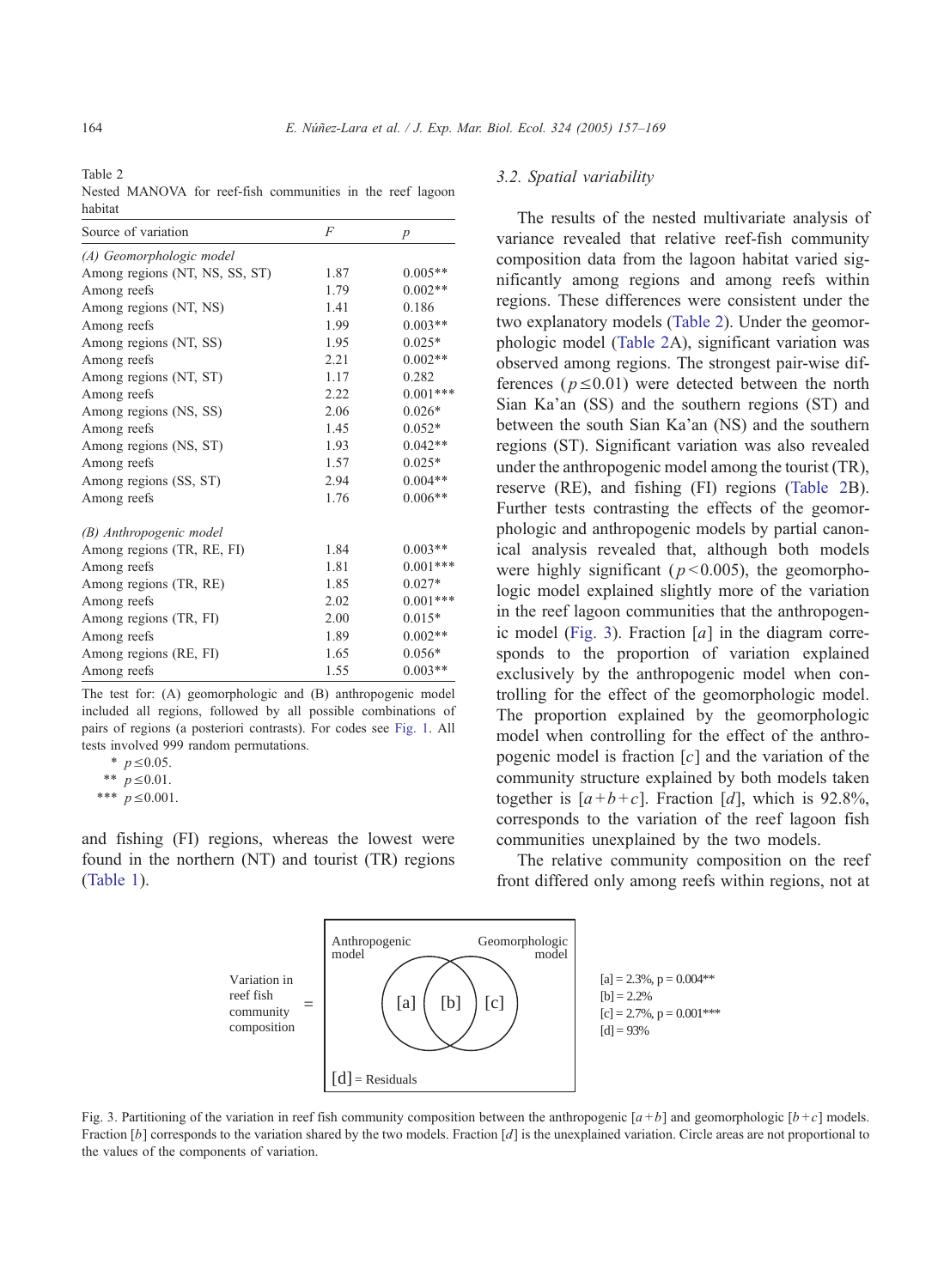<span id="page-8-0"></span>Table 3 Nested MANOVA for reef-fish communities in the reef front habitat

| Source of variation            | F    |            |
|--------------------------------|------|------------|
| (A) Geomorphologic model       |      |            |
| Among regions (NT, NS, SS, ST) | 0.96 | 0.561      |
| Among reefs                    | 3.73 | $0.001***$ |
| (B) Anthropogenic model        |      |            |
| Among regions (TR, RE, FI)     | 0.95 | 0.581      |
| Among reefs                    | 3.60 | $0.001***$ |

The tests for: (A) geomorphologic and (B) anthropogenic model included all regions. All the a posteriori pairwise contrasts resulted in non-significant differences. For codes see [Fig. 1.](#page-3-0) \* $p \le 0.05$ , \*\* $p \le 0.01$ , \*\*\* $p \le 0.001$ . All tests involved 999 random permutations.

the regional scale (Table 3). Since no significant differences were found among regions, a posteriori tests between particular regions are not presented. On the reef slope, significant differences were found among the geomorphologic regions (Table 4A), except between the north Sian Ka'an (NS) and south Sian Ka'an regions (SS). No significant difference was found between the reserve (RE) and fishing regions (FI) under the anthropogenic model (Table 4B). Again, under both models, significant variation  $(p \le 0.01)$  was found among reefs within regions. A similar pattern was observed in the reef terrace habitat. Community composition varied significantly among geomorphologic regions, but not among the

Table 4

Nested MANOVA for reef-fish communities on the reef slope

| Source of variation        | F    | p          |
|----------------------------|------|------------|
| (A) Geomorphologic model   |      |            |
| Among regions (NS, SS, ST) | 1.77 | $0.010**$  |
| Among reefs                | 1.86 | $0.001***$ |
| Among regions (NS, ST)     | 2.08 | $0.009**$  |
| Among reefs                | 1.50 | $0.012*$   |
| Among regions (NS, SS)     | 1.31 | 0.177      |
| Among reefs                | 1.65 | $0.004**$  |
| Among regions (SS, ST)     | 2.28 | $0.005**$  |
| Among reefs                | 1.60 | $0.003**$  |
| (B) Anthropogenic model    |      |            |
| Among regions (RE, FI)     | 0.95 | 0.542      |
| Among reefs                | 2.89 | $0.001***$ |

The tests for: (A) geomorphologic and (B) anthropogenic model included all regions, followed by all possible combinations of pairs of regions (a posteriori contrasts).  $\frac{*p}{0.05}$ ,  $\frac{**p}{0.01}$ , \*\*\*p  $\leq 0.001$ . All tests involved 999 random permutations.

Table 5 Nested MANOVA for reef-fish communities on the reef terrace

| Source of variation        | F    | P          |
|----------------------------|------|------------|
| (A) Geomorphologic model   |      |            |
| Among regions (NS, SS, ST) | 2.72 | $0.001***$ |
| Among reefs                | 2.43 | $0.001***$ |
| Among regions (NS, ST)     | 1.42 | 0.151      |
| Among reefs                | 1.99 | $0.001***$ |
| Among regions (NS, SS)     | 2.78 | $0.005**$  |
| Among reefs                | 2.49 | $0.001***$ |
| Among regions (SS, ST)     | 3.51 | $0.001***$ |
| Among reefs                | 2.78 | $0.001***$ |
| (B) Anthropogenic model    |      |            |
| Among regions (RE, FI)     | 1.51 | 0.710      |
| Among reefs                | 2.56 | $0.001***$ |

The tests for: (A) geomorphologic and (B) anthropogenic model included all regions, followed by all possible combinations of pairs of regions (a posteriori contrasts).  $\frac{*p}{0.05}$ ,  $\frac{**p}{0.01}$ , \*\*\* $p \le 0.001$ . All tests involved 999 random permutations.

regions defined by human use (Table 5), whereas differences among reefs were significant under both models.

Multivariate linear regression analysis showed a statistically significant relationship ( $p \le 0.001$ ) between the relative reef fish community composition and latitude. This result was consistently observed for the fish communities in the four habitats. It reveals a broad-scale spatial pattern across the study area, although the proportion of variation explained by latitude was small (Table 6). Univariate linear regressions evidenced a significant positive relationship between total species richness and latitude for the reef lagoon communities  $(r^2=0.253, p \le 0.01, SE=5.385)$  and a negative significant relationship for the reef front communities  $(r^2 = -0.285, p \le 0.001, \text{ SE} = 4.935)$ . There was no significant relationship for the fish commu-

Table 6

Multivariate linear regression between Hellinger distances of reef-fish community composition data and the latitude positions of the surveyed transects

| Habitat | $Pseudo-F$ | Permutation p | Variance<br>explained |
|---------|------------|---------------|-----------------------|
| Lagoon  | 2.841      | 0.001         | 0.0143                |
| Front   | 4.114      | 0.001         | 0.0174                |
| Slope   | 2.395      | 0.001         | 0.0147                |
| Terrace | 2.457      | 0.001         | 0.0204                |

Tests involved 999 random permutations.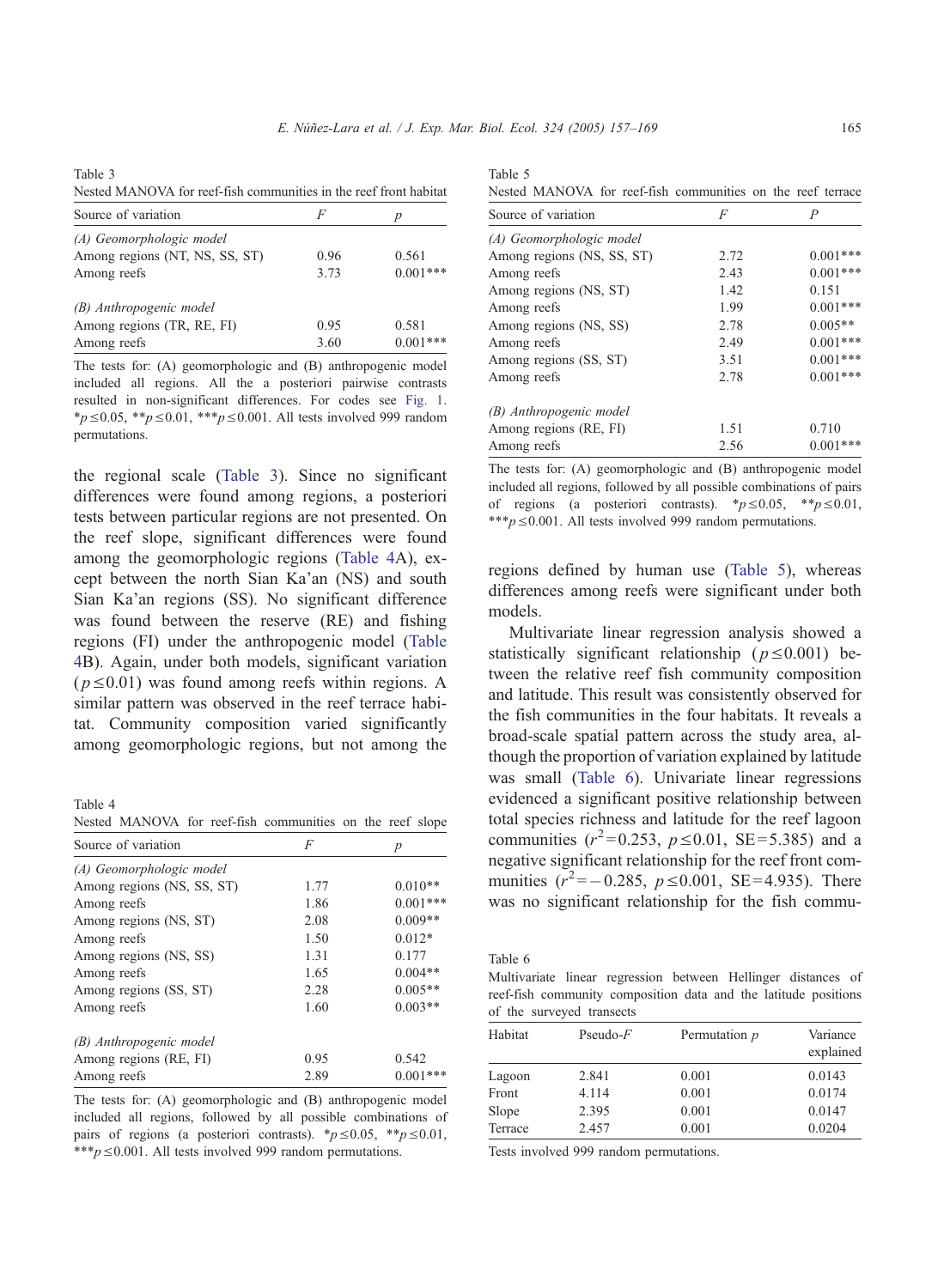nities of the deeper habitats, reef slope and terrace. A significant positive relationship was found between latitude and total fish density in the reef lagoon habitat ( $r^2 = 0.319$ ,  $p \le 0.001$ , SE = 0.282) and a significant negative relationship in the reef slope  $(r^2 = -0.185, p \le 0.05, SE = 0.300)$ . All statistically significant relationships exhibited low values of  $r^2$ , which indicated a light broad-scale latitude pattern in total number of species and relative fish densities.

## 4. Discussion

Fish communities of the Yucatan Peninsula exhibited significant differences among geomorphologic regions in all habitats except the reef front, and among anthropogenic regions only in the reef lagoon (Table 7).

Although the geomorphologic model explained more than the anthropogenic of the spatial variation in fish community composition in the reef lagoon, the difference between the two models in terms of the variation explained was small. The influence of the nearby terrestrial environment, which clearly delimits zones in the relatively continuous reef along the east coast of the Yucatan Peninsula, appears to play an important role to differentiate fish communities. Fresh and mixed water discharges, coastal lagoons, and mangroves influence coral reefs, especially in the reef lagoon zone. These adjacent environments can modify the habitat composition and consequently the fish community structure ([Parrish, 1989; Letouneur et](#page-12-0) al., 1998). These effects may also explain the differences observed among reefs, which are 20–30 km apart.

Differences in the lagoon between the tourism region and the protected area of the Sian Ka'an bio-

Table 7 Summary of the differences among regions (probabilities of the tests of significance) identified in Tables  $2-5$ 

| Geomorphologic<br>regions | Anthropogenic<br>regions |  |  |  |  |
|---------------------------|--------------------------|--|--|--|--|
| $p = 0.004$               | $p = 0.003$              |  |  |  |  |
| N.S.                      | N.S.                     |  |  |  |  |
| $p = 0.003$               | N.S.                     |  |  |  |  |
| $p = 0.001$               | N.S.                     |  |  |  |  |
|                           |                          |  |  |  |  |

N.S.: not significant.

sphere reserve, and between the fishing and reserve regions, suggest a positive effect of the protection policies on the reserved area ([Polunin and Roberts,](#page-12-0) 1993; Bohnsack, 1998; Hastings and Botsford, 1999). Some studies mention that human effects on fish species are mostly indirect through damage to the habitat, rather than direct impacts of fishing catches (e.g. [Russ, 1991; Jennings and Polunin, 1996; McCla](#page-12-0)nahan and Arthur, 2001). We also believe that indirect human effects on fish communities of the Mexican Caribbean are greater than direct effects, basically because there are more and more widely distributed activities disturbing the habitat than simply fish catches.

There were significant differences in community composition between adjacent geomorphological regions and between reefs  $( $30 \text{ km}$  apart)$ , which suggests that despite the apparent broad-scale interconnection of the reefs along the eastern Yucatan Peninsula, the physical connectivity is low, restricting fish migrations in response to habitat preferences ([Galzin and Harmelin-Vivien, 2002\)](#page-11-0). Physical connectivity, which is intimately associated to the migration process and has been used as a predictor of spatial variation in reef fish species ([Ault and Johnson,](#page-11-0) 1998), was not directly measured in this study. Available information indicates that multiple barriers between reefs along the coast (e.g. karstified flats or sandy areas) are shaped by the influence of effluents from the terrestrial environment, in addition to the natural patchiness of the reef. This indicates that fish communities of fringing reef systems are well described by the meta-population model ([Hanski,](#page-11-0) 1997; Sale, 2002; Hixon and Webster, 2002; Forrester et al., 2002). Although juveniles and adults are restricted in their latitudinal distribution, interchange of gametes and larvae between the reef and open marine waters is always possible.

The geomorphologic model also explained spatial variation at the region scale in the reef slope and terrace habitats ([Tables 4 and 5\)](#page-8-0). The variety of biotic and abiotic structural components in these habitats, which themselves are highly variable spatially, appears to generate consistent responses in the composition of fish communities ranging from fine to broad scale ([Jones and Syms, 1998\)](#page-12-0). However, fish communities on the reef front exhibited significant spatial variation only at the reef scale, not at the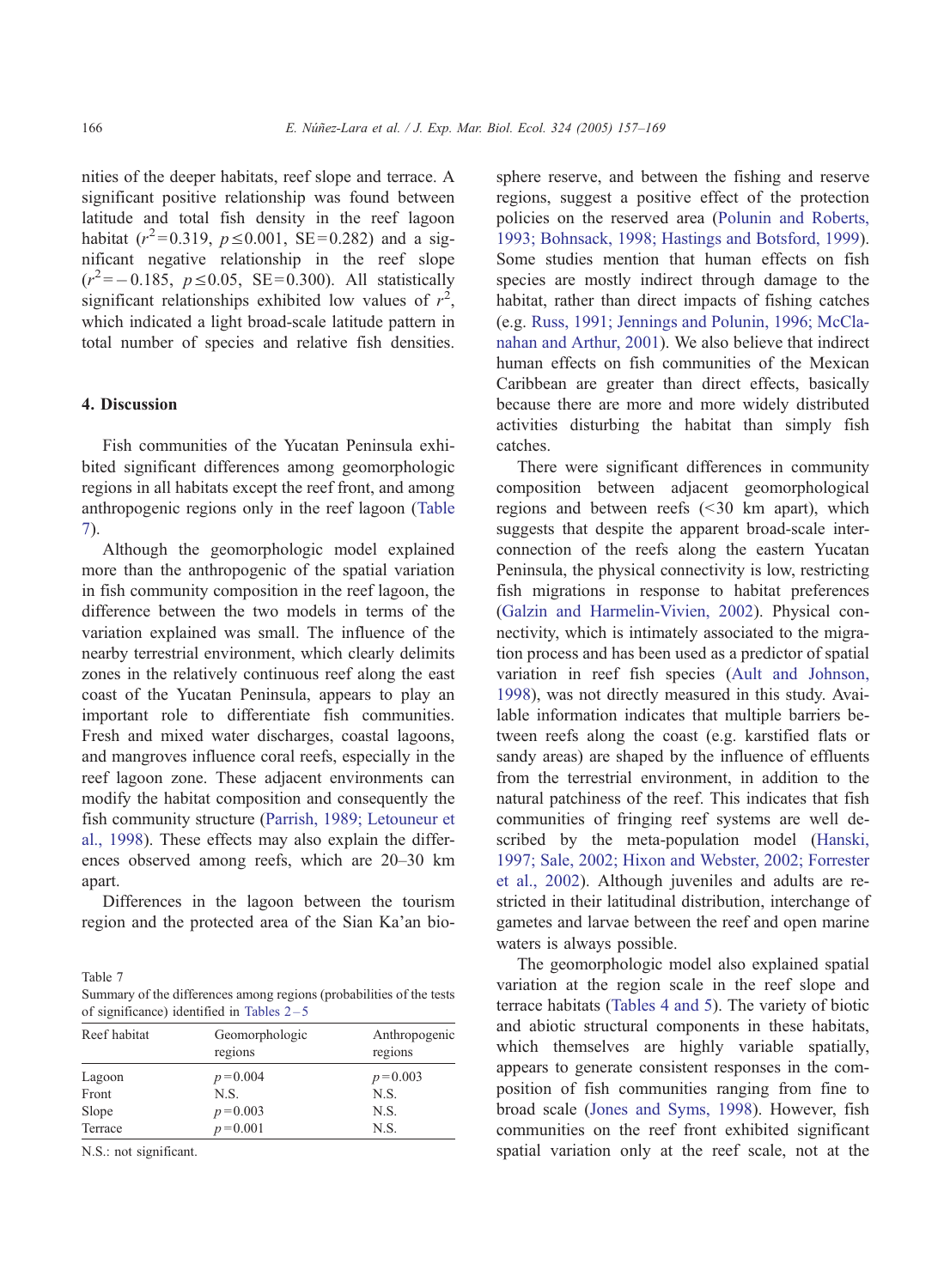region scale. We interpret this as indicating the natural response of fish species to the structural heterogeneity of the reef front habitat. Such effects could be detected from small to intermediate scales but are unperceived at broad extent. In the reef front zone, large sections of latitudinally continuous habitat were occupied by reef species, whereas in the reef slope and reef terrace the species were spatially restricted to smaller reef areas due to the presence of numerous gaps of unsuitable habitat. The broader-scale expression of the fish species in the reef front indicates a relatively homogeneous community inhabiting a well-connected reef mosaic.

There were no significant differences in fish communities among anthropogenic regions on the reef front, slope and terrace habitats. This means, on the one hand, that tourist and fishing activities have greater impact on the lagoon, which is closer to shore, than on the fore reef habitats; and, on the other hand, that fishing practices in the reefs located in the southern region of the east coast of the Yucatan Peninsula are so similar that they do not generate recognizable differences in fish community structure among anthropogenic regions.

Although the present study revealed statistically significant variation in reef fish communities at spatial scales from tens to hundreds of kilometres, the proportion of variation explained by the broad-scale factors (regions, latitude) was low. A high proportion of the variance in fish surveys is expressed at small scale. Reef fish survey data are acquired directly by divers through visual techniques or using fishing gears (trawls, nets, etc.). In both cases, the variance among survey units is high for several reasons. Two well-known reasons generating high variance among survey units are: the survey units are very small compared to the surveyed area, and fish are gregarious and often mobile. So it is no surprise that the portion of variance explained by the factors of the sampling design or the environmental variables was small. The best we can hope for is to find factors or variables that explain a significant, albeit small, portion of the variation.

Our survey design and methods of numerical analysis were sufficiently robust to identify that the geomorphologic and anthropogenic factors indeed influenced reef fish community composition. This work is evidence of the advantages of a multi-scale

survey design in examining multi-species systems in a highly heterogeneous environment ([Sale, 1998; Belle](#page-12-0)humeur and Legendre, 1998; Legendre et al., 2002). We incorporated spatial concepts into our ecological models, and used a spatially explicit survey design as well as numerical methods developed to quantify spatial variation at multiple nested scales. The close distance of the Mexican Caribbean fringing reef to the coast and the well-delineated breaks between reefs in the latitudinal direction indicated that a nested design was appropriate. Correct estimates of coral reef patchiness at local and meso-scale will be necessary in the future to construct a physical model that will help clarify not only the spatial patterns in adult fish populations, but also the processes of larval dispersion–retention ([Mora and Sale, 2002\)](#page-12-0).

# 5. Conclusion

Since the beginning of this study, we used an explicitly hierarchical survey design to test hypotheses concerning the effect of the reef geomorphology and anthropogenic disturbances on the reef fish communities in different habitats. Evidence presented in this paper supports the notion that, in the Yucatan Peninsula, spatial variation in reef fish community composition is influenced by the geomorphology of the fringing reef system. The anthropogenic model was important to explain the spatial variation in reef lagoon fish communities. The close distance of this zone to the coast indicates that human disturbances may be sufficiently intense to affect the relative composition of fish communities. The influence of terrestrial environments in the fringing reef system, drawing frontiers that limit the latitudinal movements of fish, is an alternative factor explaining the spatial patterns detected in the course of this study.

This study has not covered all aspects of the possible spatial influences on community composition. In future research, we will test further hypotheses: the relative importance of particular spatially-structured characteristics of the habitat, the significance of spatial variables like coastal influence, connectivity and current dynamics, which can all help predict community structure, and the effect of different types and intensities of disturbances on reef fish. The information generated is, however, a starting point towards a precise definition of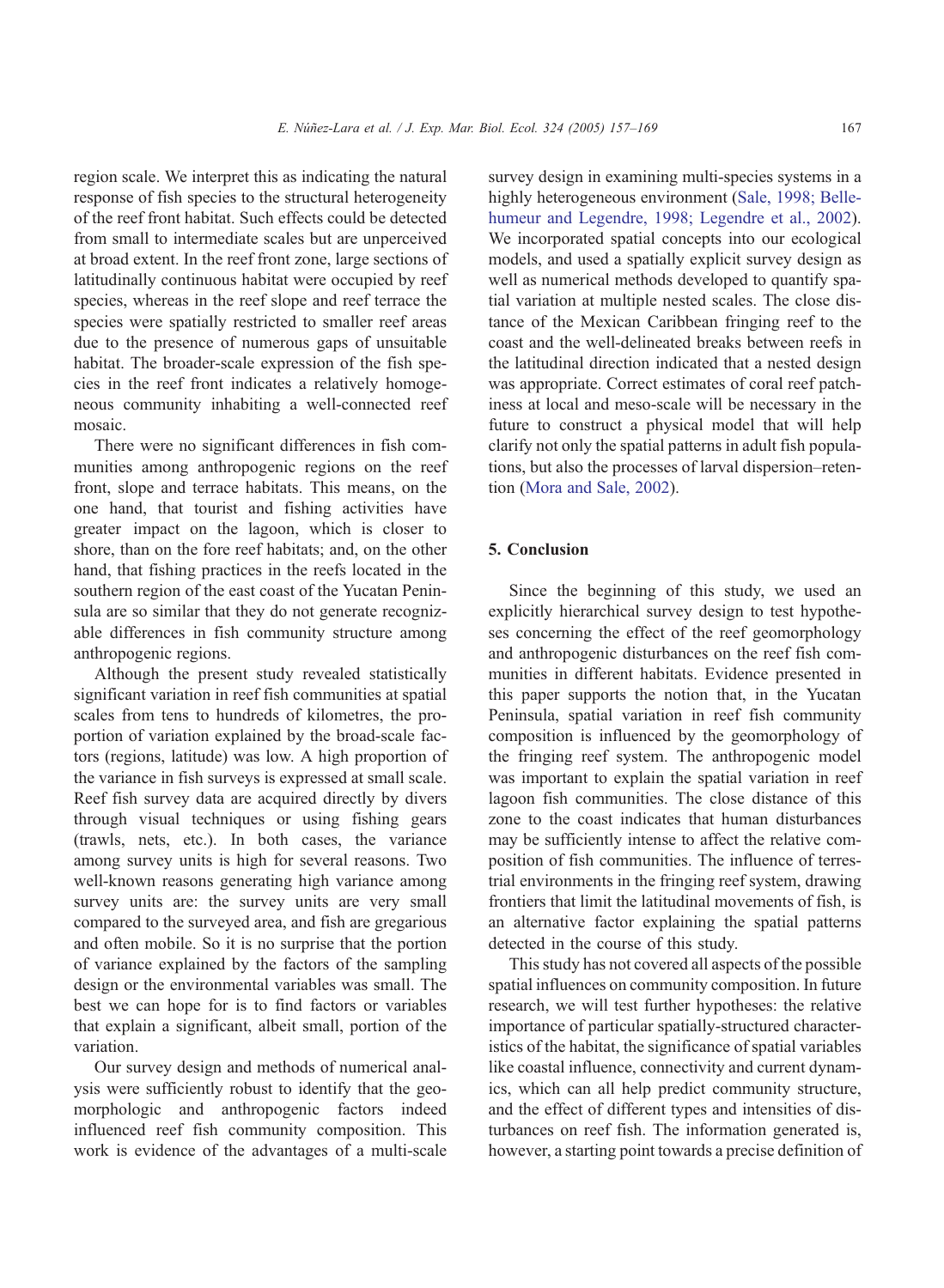<span id="page-11-0"></span>the spatial scales of variation of reef fish assemblages in Mexican Yucatan reefs, information which is required for a properly designed management strategy.

## Acknowledgements

ENL would like to thank all friendly participants in the fieldwork, and in particular Carlos González-Salas, Rodrigo Garza-Perez, Roberto Hernández-Landa and Miguel A. Ruíz-Zarate. We are grateful to Secretaría del Medio Ambiente Recursos Naturales y Pesca (SEMARNAP) for the staff help and permission to work in the Sian Ka'an Biosphere Reserve. This research was supported by Consejo Nacional de Ciencia y Tecnología (CONACyT), Centro de Investigación y de Estudios Avanzados (CINVESTAV), Word Wildlife Foundation (WWF) and Atlantic and Gulf of Mexico Reef Rapid Assessment (AGGRA). [AU]

# References

- Adjeroud, M., Letourneur, Y., Porcher, M., Salvat, B., 1998. Factors influencing spatial distribution of fish communities on a fringing reef at Mauritius, S. W. Indian Ocean. Environ. Biol. Fish 53,  $169 - 182.$
- Allen, T.F.H., Starr, T.B., 1982. Hierarchy-Perspective for Ecological Complexity. University of Chicago Press, Chicago.
- Anderson, M.J., 2002. DSTLM v.2: A FORTRAN Computer Program to Calculate a Distance-Based Multivariate Analysis for a Linear Model. Department of Statistics, University of Auckland.
- Arias-González, J.E., 1998. Trophic models of protected and unprotected coral reef ecosystems in the South of the Mexican Caribbean. J. Fish Biol. 53, 236 – 255.
- Ault, T.R., Johnson, C.R., 1998. Spatially and temporally predictable fish communities on coral reefs. Ecol. Monogr. 68 (1),  $25 - 50.$
- Bellehumeur, C., Legendre, P., 1998. Multiscale sources of variation in ecological variables: modeling spatial dispersion, elaborating sample designs. Lands. Ecol. 13, 15-25.
- Bellwood, D.R., Wainwright, P.C., Fulton, C.J., Hoey, A., 2002. Assembly rules and functional groups at global biogeographical scales. Funct. Ecol. 16, 557 – 562.
- Bohnsack, J.A., 1998. Application of marine reserves to reef fisheries management. Aust. J. Ecol. 23, 298 – 304.
- Borcard, D., Legendre, P., 1994. Environmental control and spatial structure in ecological communities: an example using oribatid mites (Acari, Oribatei). Environ. Ecol. Stat. 1, 37 – 53.
- Borcard, D., Legendre, P., Drapeau, P., 1992. Partialling out the spatial component of ecological variation. Ecology 73,  $1045 - 1055$ .
- Bouchon-Navaro, Y., Bouchon, C., Louis, M., Legendre, P., 2005. Biogeographic patterns of coastal fish assemblages in the West Indies. J. Exp. Mar. Biol. Ecol. 315, 31–47.
- Caley, M.J., Carr, M.H., Hixon, M.A., Hughes, T.P., Jones, G.P., Menge, B.A., 1996. Recruitment and the local dynamics of open marine populations. Ann. Rev. Ecolog. Syst. 27, 477 – 500.
- Casselle, J.E., Warner, R.R., 1996. Variability in recruitment of coral reef fishes: the importance of habitat at two spatial scales. Ecology 77, 2488 – 2504.
- Clarke, K.R., 1988. Chance and order in determining fish species composition on small coral patches. J. Exp. Mar. Biol. Ecol. 115, 197 – 212.
- Doherty, P.J., 1991. Spatial and temporal patterns in recruitment. In: Sale, P. (Ed.), The Ecology of Fishes on Coral Reefs. Springer-Verlag, San Diego, USA, pp. 437-474.
- Doherty, P.J., 2002. Variable replenishment and the dynamics of reef fish populations. In: Sale, P. (Ed.), Coral Reef Fishes, Dynamics and Diversity in a Complex Ecosystem. Academic Press, Elsevier Science, USA, pp. 327–358.
- Doherty, P.J., Fowler, A., 1994. An empirical test of recruitment limitation in a coral ref fish. Science 263, 935 – 939.
- Dutilleul, P., 1993. Spatial heterogeneity and the design of ecological field experiments. Ecology 74, 1646-1658.
- Eagle, V.J., Jones, G.P., McCormick, M.I., 2001. A multi-scale study of the relationships between habitat use and the distribution and abundance patterns of three coral reef angelfishes. Mar. Ecol. Prog. Ser. 214, 253-265.
- Ehrlich, P.R., 1975. The population biology of coral reef fishes. Ann. Rev. Ecolog. Syst. 6, 211-247.
- Finn, J.D., 1974. A General Model for Multivariate Analysis. Holt, Rinehart and Winston, New York. 423 pp.
- Forrester, G.E., Vance, R.R., Steel, M.A., 2002. Simulating large-scale population dynamics using small-scale data. In: Sale, P. (Ed.), Coral Reef Fishes, Dynamics and Diversity in a Complex Ecosystem. Academic Press, Elsevier Science, USA, pp. 275–302.
- Fowler, A.J., Doherty, P.J., Williams, D.McB., 1992. Mutli-scale analysis of recruitment of a coral reef fish on the Great Barrier Reef. Mar. Ecol. Prog. Ser. 82, 131-141.
- Freedman, D., Lane, D., 1983. A nonstochastic interpretation of reported significant levels. J. Bus. Econ. Stat. 1, 292 – 298.
- Galzin, R., Harmelin-Vivien, M., 2002. Ecologie des poissons des récif coralliens. Oceanis 26, 465-495.
- Gust, N., Choat, J.H., McCormick, M.I., 2001. Spatial variability in reef fish distribution, abundance, size and biomass: a multi-scale analysis. Mar. Ecol. Prog. Ser. 214, 237 – 251.
- Gutiérrez-Carbonell, D., García-Beltrán, G., Lara-Pérez-Soto, M., Padilla-Souza, C., Pizaña-Alonzo, J., Macias, O.R., 1993. Caracterización de los arrecifes coralinos de la Reserva de la Biosfera de Sian Ka'an, Q. Roo. Sian Ka'an Serie de Documentos 1,  $1 - 47$ .
- Hanski, I., 1997. Predictive and practical metapopulation models: the incidence function approach. In: Tilman, D., Kareiva, P. (Eds.), Spatial Ecology. The Role of Space in Population Dynamics and Interespecific Interactions. Princeton University Press, Princeton, USA, pp. 21-45.